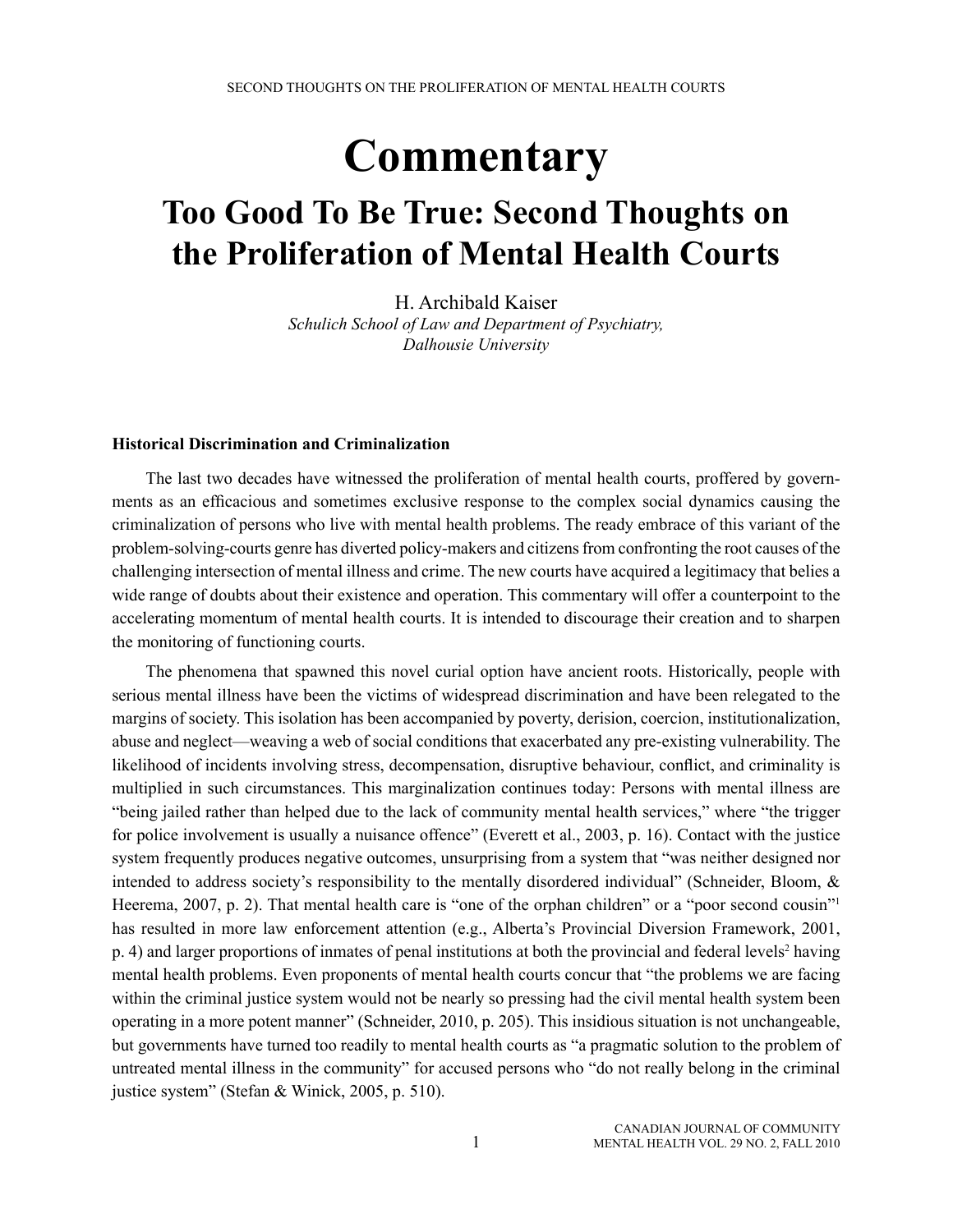#### **The Rush to Judgment: The Attractions of Mental Health Courts**

The "mental health court movement" (Heerema, 2005, p. 255), at times portrayed as "unstoppable" (Schneider et al., 2007, p. 217), has taken on a life of its own, notwithstanding its shaky underpinnings. Its objectives are laudable at first glance: "to remove people from the justice system" and divert them "into an environment that is more conducive to treatment"; bridge "the gap that has traditionally existed" between the criminal justice and mental health care systems; reduce "overall costs" compared to the prison setting (Heerema, 2005, p. 263); improve "public safety by reducing the recidivism rates" and enhance the "quality of life of people with mental illness" (Almquist & Dodd, 2009, p. 2); and expedite "the assessment of the accused's fitness to stand trial" (Canadian Institute for Health Information, 2008, p. 35). These aims emerge from the broad therapeutic jurisprudence umbrella, wherein "the traditional goals of the criminal justice system" of "punishment and protection of society" are purportedly channelled to "*also* produce a beneficial impact on the accused," a "therapeutic conception of justice" (Schneider et al., 2007, pp. 43-44).

The targets of mental health courts have proved irresistible for jurisdictions anxious to demonstrate their responsiveness to a highly visible social problem, but these institutions are "not a panacea for addressing the needs of the growing number of people with mental illnesses who come in contact with the criminal justice system" (Bazelon Center, 2004, p. 29). They are likely not even "our best bet as a short-term fix" (Schneider et al., 2007, p. 223), despite being "conceived with the best of intentions" and being "blessed with dedicated and sensitive judges" (Stefan & Winick, 2005, p. 511) and caring legal, clinical, and social service support staff.

#### **Ignoring or Compromising Basic Principles**

Canada's ratification of the Convention on the Rights of Persons with Disabilities<sup>3</sup> signals a shift away from virtually exclusive reliance on the medical model, with its focus on illness, clinical discretion, mutability of the individual, and decisions made by others on the basis of best interests, toward a rights-based or disability paradigm. The key insight of the new international consensus is that "disability is not intrinsic, but rather extrinsic … situated not in an individual pathology, but in society's failure to embrace diverse ways of being in the world" (Frazee, 2003, p. 260). Acceptance of the disability model requires society "to remove structural constraints that would enable more people to participate and gain access to social resources" (Donaghue, 2003, p. 204). The Convention should encourage a frontal assault on the amplified stigma, "the largest barrier to change in every level of the system" (Senate of Canada. Standing Committee on Social Affairs, Science and Technology, 2004, Pt. 3, Ch. 8.2.1), that surrounds persons with mental illness who are in conflict with the law and should foster a recognition of the "sanism" that "permeates mental disability law."4 Mental health courts have magnified this stigma, conveying the message that persons with mental health problems are a special population, whose threatening or disruptive behaviour requires extraordinary institutions and controls. Stefan and Winick (2005) have argued that these courts continue a segregative response to disability analogous to the "gross injustices done to African Americans by police," and that society ought not "to create a separate court system … but to bring justice to the existing system … however long and painful a process that may be" (p. 517). Mental health court initiatives are in need of a fundamental reassessment to ensure that Canada lives up to its international obligations by refraining "from engaging in any act or practice that is inconsistent with the present Convention" (Article  $4(1)(d)$ ) and by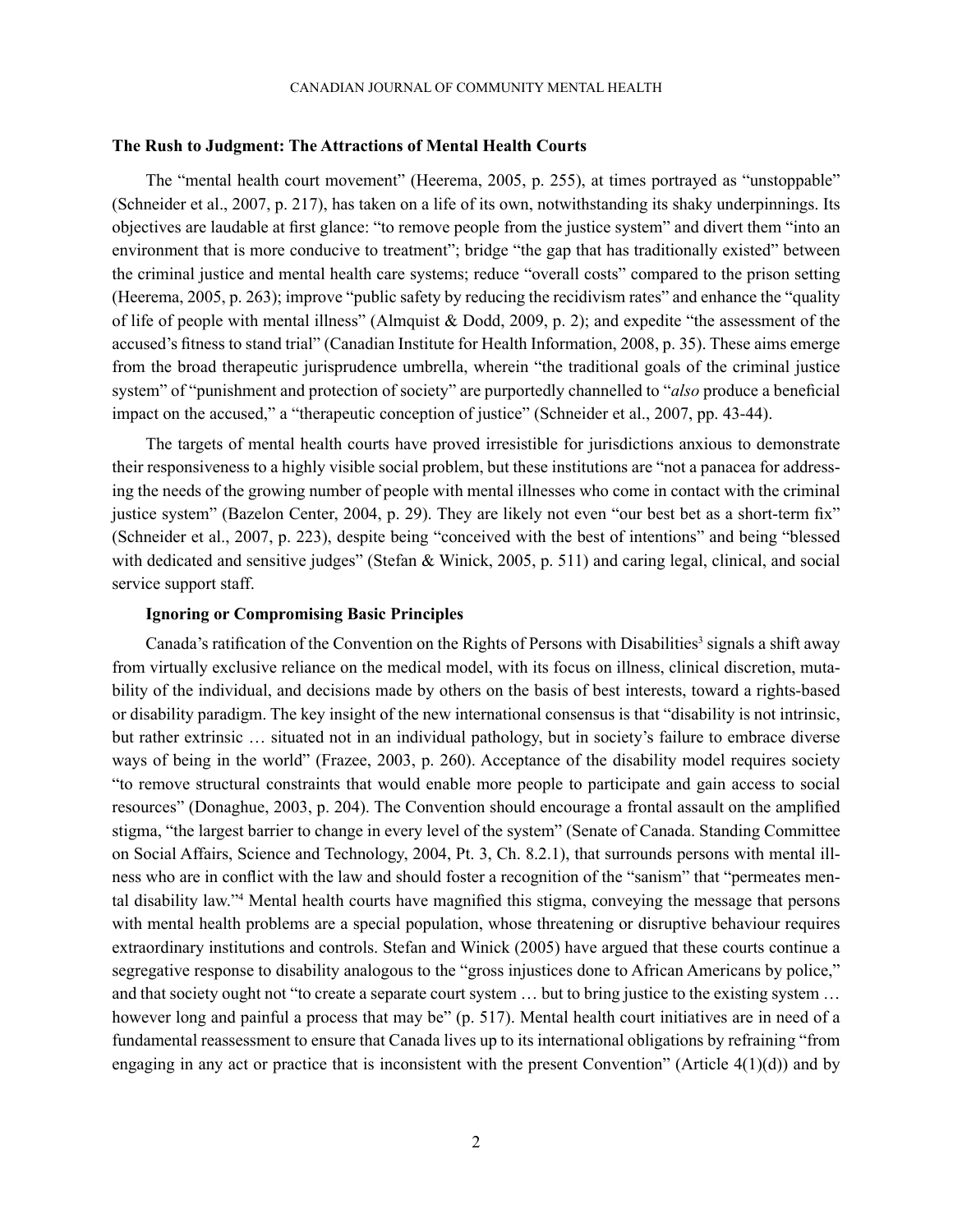ensuring that "persons with disabilities enjoy legal capacity on an equal basis with others in all aspects of life" (Article 12(2)).

Facets of this review will be uncomfortable, requiring reflection on the "deeply entrenched attitudes and stereotypes about disability that have rendered the most flagrant abuses of the rights of persons with disabilities 'invisible' from the mainstream human rights lens" (Melish, 2007, p. 33). Mental health courts have often been created impulsively, an expedient and visible solution to a range of "overwhelming and complex problems" (Stefan & Winick, 2005, p. 511), but "few of the courts are part of any comprehensive plan" (Bazelon Center, 2004, p. 7). Their use is diversionary, discouraging research and investment in more propitious supports and services and creating the illusion that something positive is being done. Fundamental shortfalls are thereby ignored: "The substantial gaps in effective community services are the root of the problem and addressing them must be the first step" (Seltzer, 2005, p. 583). Some advocates recognize this deficit, noting that criminalization "will continue unless and until government is prepared to invest in a restructuring of the civil mental health care system" (Schneider et al., 2007, p. 37.) The chronic underinvestment in supports and services for people with mental illness mandates an unprecedented refocusing of spending priorities, but in the meantime, "justice systems are not the appropriate front door to access mental health care" (Seltzer, 2005, p. 583).

The momentum of mental health courts has not been slowed by another widely recognized fact: "Despite the popularity of these courts, researchers have only begun to study their processes and outcomes" (Almquist & Dodd, 2009, p. 29), and "there is presently little empirical support for the efficacy of mental health courts" (Schneider et al., 2007, p. 217). More ominously, some scholars observe that "the results suggest that jail diversion programs, irrespective of type, have little impact on recidivism" (Sirotich, 2009, p. 470). The Canadian Institute for Health Information notes that "outcome evaluations of diversion programs are sparse" (2008, p. 34). For that matter, while recidivism is a relevant indicator of possible program success, Slinger and Roesch (2010) point to the need to attend to "other outcome variables, such as life satisfaction and psychosocial functioning," which "tended not to differ" (p. 263) between persons assigned to mental health courts and others in a treatment as usual group. At the very least, the paucity of evidence regarding effectiveness suggests that a moratorium on the establishment of new examples is prudent.

A curtailment of the expansionary drive of the mental health court movement may enable policy-makers to face a troubling trait of the institution, what some have called its "fundamental flaw": "mental health courts function as a coercive agent in many ways similar to the controversial intervention of outpatient commitment" (Seltzer, 2005, p. 582), amounting to "another way to force nondangerous people with mental illness into treatment" (Stefan & Winick, 2005, p. 517). While purportedly universally based on "a non-coercive, voluntary system with which the defendant can choose to participate" (Slinger & Roesch, 2010, p. 261), it is clear that the concepts of voluntariness and knowledge may be inapposite for a target population that is poor, marginalized, stressed, unstable, and stigmatized and whose only other "choice" may be to face the harshness of the conventional justice system. Researchers note that there are "indications that enrollment decisions were not knowing, intelligent, or voluntary," causing them to "question whether MHCs are as truly voluntary as intended" (Redlich, Hooper, Summers, & Steadman, 2010, p. 101).

Beyond the dubiousness of the ostensible choice to enter the mental health court system, upon enrolment, the expectations of courts are often centred on the administration of medications, effectively silencing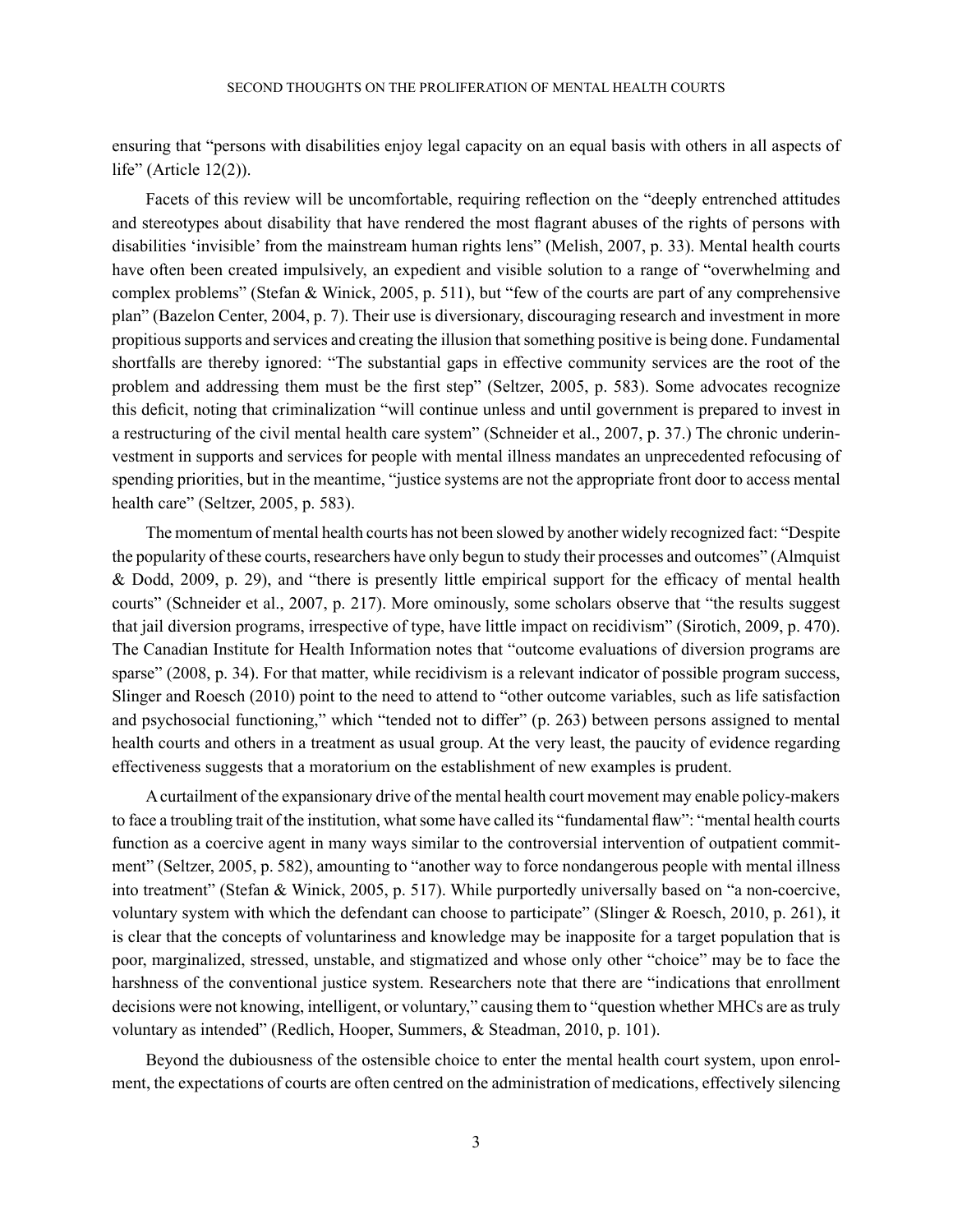### canadian journal of community mental health

reasonable objections to their use and portraying the treatment-compliant accused as the ideal. Attention is deflected from supporting persons with mental illness to participate in society as full citizens without having to accept the ill label and the concomitant dependence on a pharmaceutical remedy. This tension is reflected in parallel developments in civil mental health law, wherein governments have a comparable enthusiasm for community treatment orders: "Aside from … the risks to individual liberty, such initiatives give the impression that legislators are addressing the needs of patients and carers while actually doing very little at all" (Kisely, Campbell, & Preston, 2005). Mental health courts acquire the mantle of beneficence, but they function as another source of social control without addressing foundational issues.

#### **Implementational and Procedural Problems**

The obstacles to the creation of mental health courts also provide the basis for a reevaluation of existing programs. Matters of principle are interlinked with concerns at the implementational and procedural level, which cumulatively add to the urgency of scrutinizing mental health courts more stringently.

The mere existence of mental health courts may encourage the charging of persons with mental health problems and further subjection to court processes, undermining one of the basic rationales for these courts. As Seltzer (2005) contends, "Public safety is not protected when people who have mental illnesses are needlessly arrested for nuisance crimes" (p. 582), and "half of all people with serious mental illnesses are unfairly and unnecessarily arrested" (p. 573). These objections are more salient when the arrest is premised upon a belief that "arrest will result in a superior form of mental health care" (Schneider et al., 2007, p. 218). An inherent contradiction remains when advocates simultaneously contend that many persons with mental illness do not belong in the justice system but then argue for using the same cumbersome apparatus to address the multiple issues of accused persons. Frequently, it would be better not to proceed with the charges, because "it is not the criminal justice system's function to provide mental health services" (Stefan & Winick, 2005, p. 515).

An accused in a mental health court may experience practices that are more coercive and violative of autonomy than the sanctions to which he or she would be exposed in a regular court, which seems inconsistent with the least onerous, least intrusive, least restrictive alternative canon. Worse still, many will be subject to the authority of the court for a far longer period compared with regular offenders: "In some cases, the limits of court supervision significantly exceed the possible length of incarceration or probation for the offence" (Seltzer, 2005, p. 578). Such critical variables, involving "MHC sanctions, potential for stigma, and increased supervision, may not be well explained to potential applicants prior to court enrolment" (Redlich et al., 2010, p. 102), potentially further undermining the purported volitional aspect of participation. The Bazelon Centre (2004) suggests that the oversight period "should never exceed the typical sentence and probationary period for the underlying criminal charge," as to do so "would compound the discriminatory inequities people with mental illnesses already face" (p. 22).

Mental health court judges and other personnel may perceive themselves as part of the treatment team, an orientation that distorts conventionally assigned roles: "Judges need to focus on people's rights, not their best interests" (Stefan & Winick, 2005, p. 522). Defenders acknowledge that "judges were never intended to be service brokers" and that "defence lawyers should be wary of cooperation," but still promote an uneasy, if "co-extensive relationship between justice and therapy" (Schneider et al., 2007, pp. 61-62). These conflicting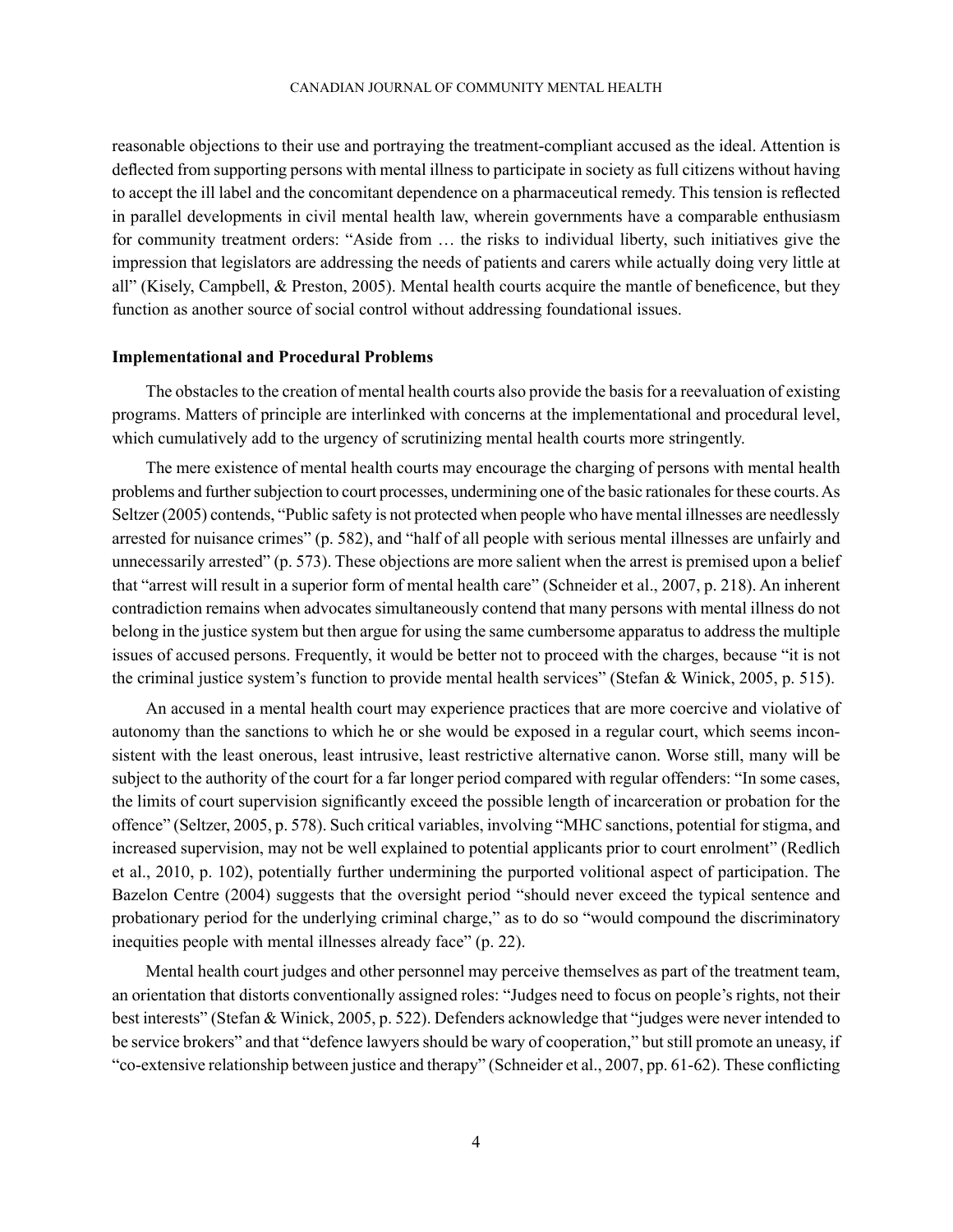ethical responsibilities and constitutional roles are not obviated merely owing to the aura of benignity of mental health court proceedings.

Additional themes, beyond the scope of this commentary, must be assessed to ensure that, prior to creating mental health courts or in managing the operation of extant courts, fundamental principles are not unduly sacrificed. Is the transfer to a mental health court and the acceptance of any court-imposed conditions truly voluntary? Is the right to withdraw from proceedings without prejudice protected? Does the accused have access to trained counsel who are dedicated to protecting his or her rights and choices? Is there a requirement of a guilty plea as a condition of participation? Is the offence with which the accused is charged within the scope of the court's policies and jurisdiction? What happens to an accused who does not comply with any conditions imposed on him or her? Does the court have any powers to ensure accountability of health care and social service providers? Are there protections against unwarranted invasions of the accused person's privacy or unjustifiable breaches of medical confidentiality? An assessment of the adequacy of any prospective response to these challenges requires both a canvassing of standards guides for mental health courts and consultation of independent experts and critics. Answers to many of these critical questions will be elusive in the absence of more rigorous research on the rationale for establishing or the efficacy of operating mental health courts. Such inderdeterminacy should bridle the eagerness to embark on this policy direction.

## **Conclusion: The Need to Refocus on Other Responses to Criminalization**

Questioning the justifications for mental health courts may seem churlish to their ardent supporters. However, reducing dependence on these specialized courts is not an argument for dilution of the obligation to diminish the criminalization of persons with mental health problems. Instead, it is a call to concentrate on a sustained attack on root causes: battling stigma, discrimination, inequality and poverty; improving conventional mental health services *and* complementary social supports such as housing, employment and education programs; establishing higher standards of police responses; devising more liberal police and prosecutorial diversion policies; addressing blockages and deficiencies in services in the pre-trial setting for persons who are charged; ensuring that any necessary intrusions on liberty are minimal, sensitive, and nondiscriminatory; and demanding monitoring and accountability.<sup>5</sup> Mental health courts have been attractive to governments that want to provide a symbolic demonstration of their resolve to control people who are seen as troublesome. Only the joint advocacy efforts of groups of persons with mental illness, families, care providers, and justice personnel will force jurisdictions to ignore the siren call of mental health courts and refocus on the tougher barriers to full participation in society faced by people with mental health problems.

## **Notes**

<sup>1.</sup> Commissioner Roy J. Romanow used the phrase "one of the orphan children" in his report, *Building on values: The future of health care in Canada* (Commission on the Future of Health Care in Canada, 2002, p. 178). The phrase "poor second cousin" comes from Michael Kirby, as cited in the *Canadian Psychiatric Association Bulletin*, December 2003.

<sup>2.</sup> For example, *A Program Framework for Mental Health Diversion/Court Support Services* (Ontario Ministry of Health and Long-Term Care, 2006, p. 4) reported a "27% increase in the number of people with a mental disorder who have been admitted to correctional facilities in Ontario" between 1995 and 2006. *The Annual Report of the Correctional Investigator* has noted this overrepresentation in successive reports since its 2004/5 observation: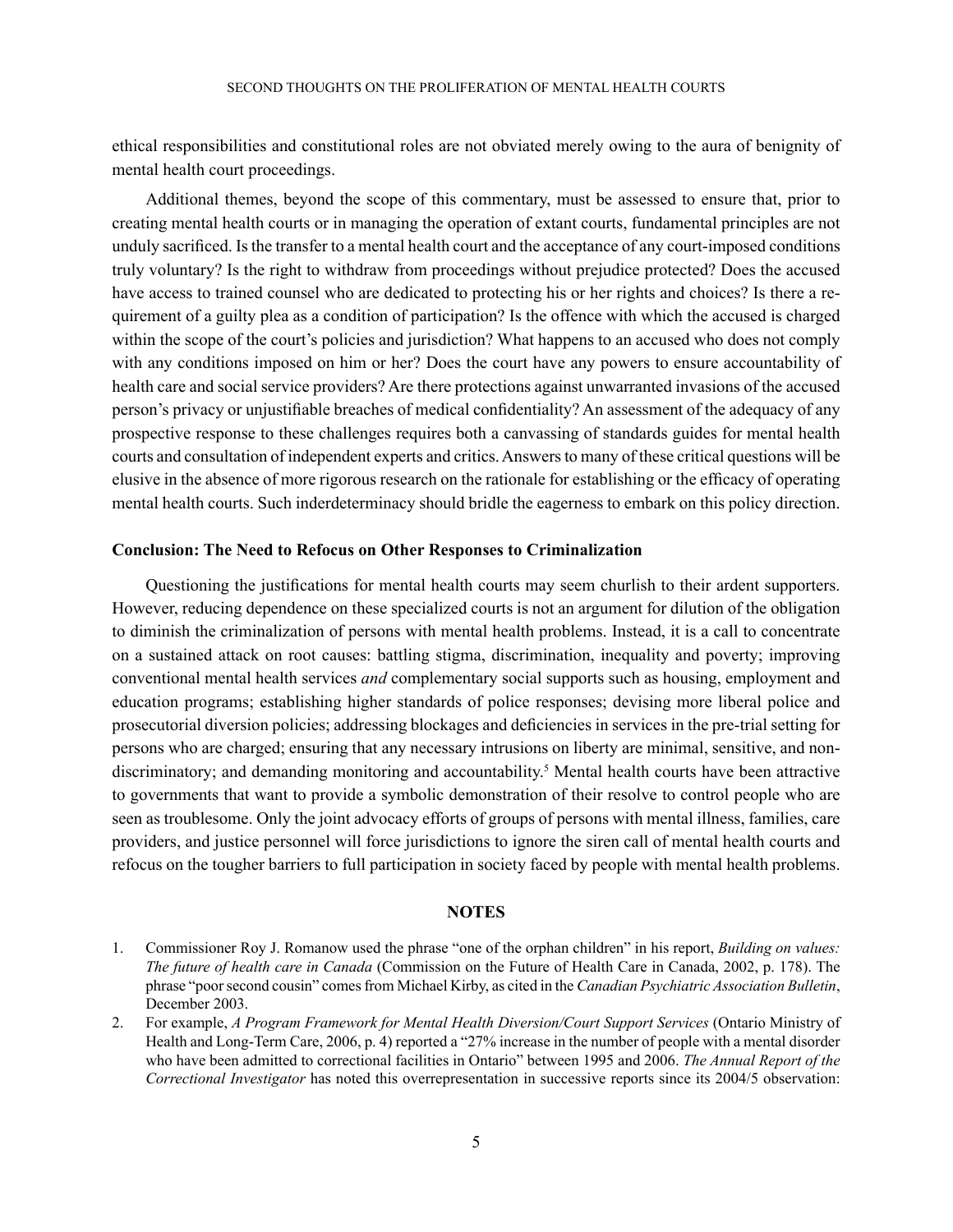"The preportion of federal offenders with significant, identified mental health needs has more than doubled over the past decade" (p. 14).

- 3. U.N.G.A. A/61/661, December 2006. The Convention was signed by Canada on March 30, 2007, and ratified on March 11, 2010. See Foreign Affairs and International Trade Canada, News Release No. 368, "Government of Canada Tables Convention on Rights of Persons with Disabilities" (December 3, 2009) at http://www.international. gc.ca/media/aff/news-communiques/2009/368.aspx?lang=eng. The accompanying "Backgrounder – Convention on Rights of Persons with Disabilities" notes that "the Convention embodies an *important shift toward a human dignity approach to disability and away from a charity and medical model approach"* [emphasis added].
- 4. Michael L. Perlin (2008–09, p. 487) has developed this concept: "an irrational prejudice of the same quality and character of other irrational prejudices that cause (and are reflected in) prevailing social attitudes of racism, sexism, homophobia and ethnic bigotry."
- 5. Although based on conditions that are specific to the United States, the *Criminal Justice/Mental Health Consensus Project* report produced by the Justice Center of the Council of State Governments is a good starting point for the examination of standards for anti-criminalization initiatives (available at http://consensusproject.org/the\_report).

### **REFERENCES**

- Alberta's Provincial Diversion Framework Working Committee. (2001)*. Reducing the criminalization of individuals with mental illness*. Report submitted to the Mental Health and Justice Partnering Deputies Committee. Retrieved from http://www.amhb.ab.ca/Publications/reports/businessPlans/Documents/ABProvDiv-ReducingCrime.pdf
- Almquist, L., & Dodd, E. (2009). *Mental health courts: A guide to research-informed policy and practice.* New York: Council of State Governments Justice Center.
- Bazelon Center for Mental Health Law. (2004). *The role of mental health courts in system reform*. Retrieved from http://www.bazelon.org/issues/criminalization/publications/mentalhealthcourts/
- Canadian Institute for Health Information. (2008). *Improving the health of Canadians: Mental health, delinquency and criminal activity.* Ottawa, ON: Author.
- Commission on the Future of Health Care in Canada. (2002). *Building on values: The future of health care in Canada – Final report* (The Romanow Report). Retrieved from http://dsp-psd.pwgsc.gc.ca/Collection/CP32-85-2002E.pdf
- Donaghue, C. (2003). Challenging the authority of the medical definition of disability: An analysis of the resistance to the social constructionist paradigm. *Disability and Society, 18*(2), 199-208.
- Everett, B., Adams, B., Johnson, J., Kurzawa, G., Quigley, M., and Wright, M. (2003). *Recovery rediscovered: Implications for the Ontario mental health system*. Canadian Mental Health Association, Ontario Division. Retrieved from http://www.ontario.cmha.ca/policy\_positions.asp?cID=3739
- Frazee, C. (2003). Disability studies: The unexpected guest in health law discourse. *Special Edition Health Law Journal,* 257-262.
- Heerema, M. (2005). An introduction to the mental health court movement and its status in Canada. *Criminal Law Quarterly*, *50*, 255-282.
- Kisely, S.R., Campbell, L.A., and Preston, N. (2005). Compulsory community and involuntary outpatient community treatment for people with severe mental disorders. *Cochrane Database of Systematic Reviews*, Issue 10. Retrieved from http://www.mrw.interscience.wiley.com/cochrane/clsysrev/articles/CD004408/pdg\_fs.htm
- Melish, T. (2007). The UN Disability Convention: Historic process, strong prospects, and why the U.S. should ratify. *Human Rights Brief*, *14*(2), 37-47.
- Ontario Ministry of Health and Long-Term Care. (2006). *A program framework for mental health diversion/court support services*. Toronto: Queen's Printer for Ontario.
- Perlin, M.L. (2008–09). 'A change is gonna come': The implications of the United Nations Convention on the rights of persons with disabilities for the domestic practice of constitutional mental disability law. *Northern Illinois University Law Review*, *29*, 483-498.
- Redlich, A.D., Hooper, S., Summers, A., Steadman, H.J. (2010). Enrollment in mental health courts: Voluntariness, knowingness, and adjudicative competence. *Law and Human Behavior, 34*(2)*,* 91-104.
- Schneider, R.D. (2010). Mental health courts and diversion programs: A global survey. *International Journal of Law and Psychiatry, 33*(4), 201-206.